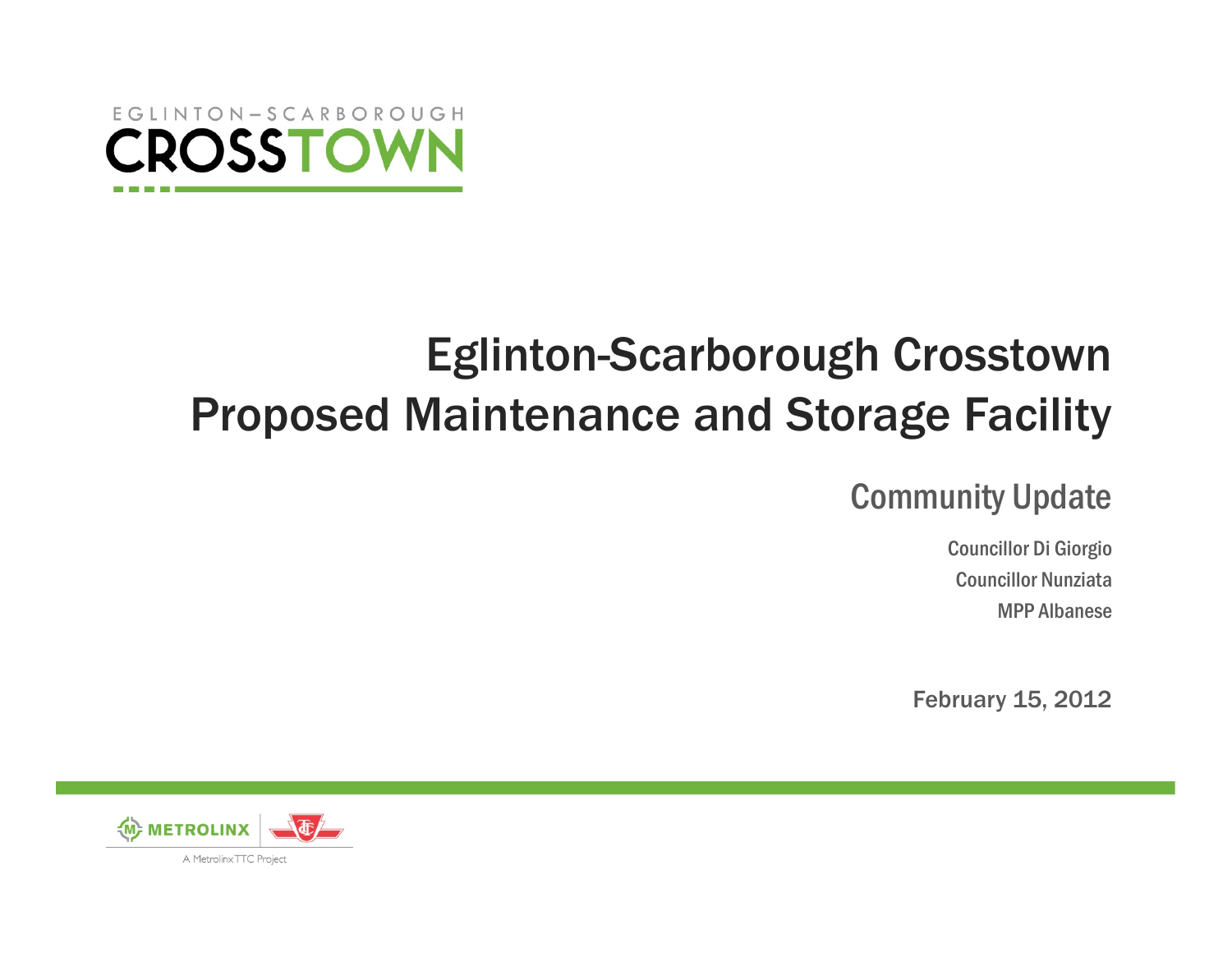

#### Eglinton‐Scarborough Crosstown ‐ Proposed Maintenance and Storage Facility (MSF) (Former Kodak site)

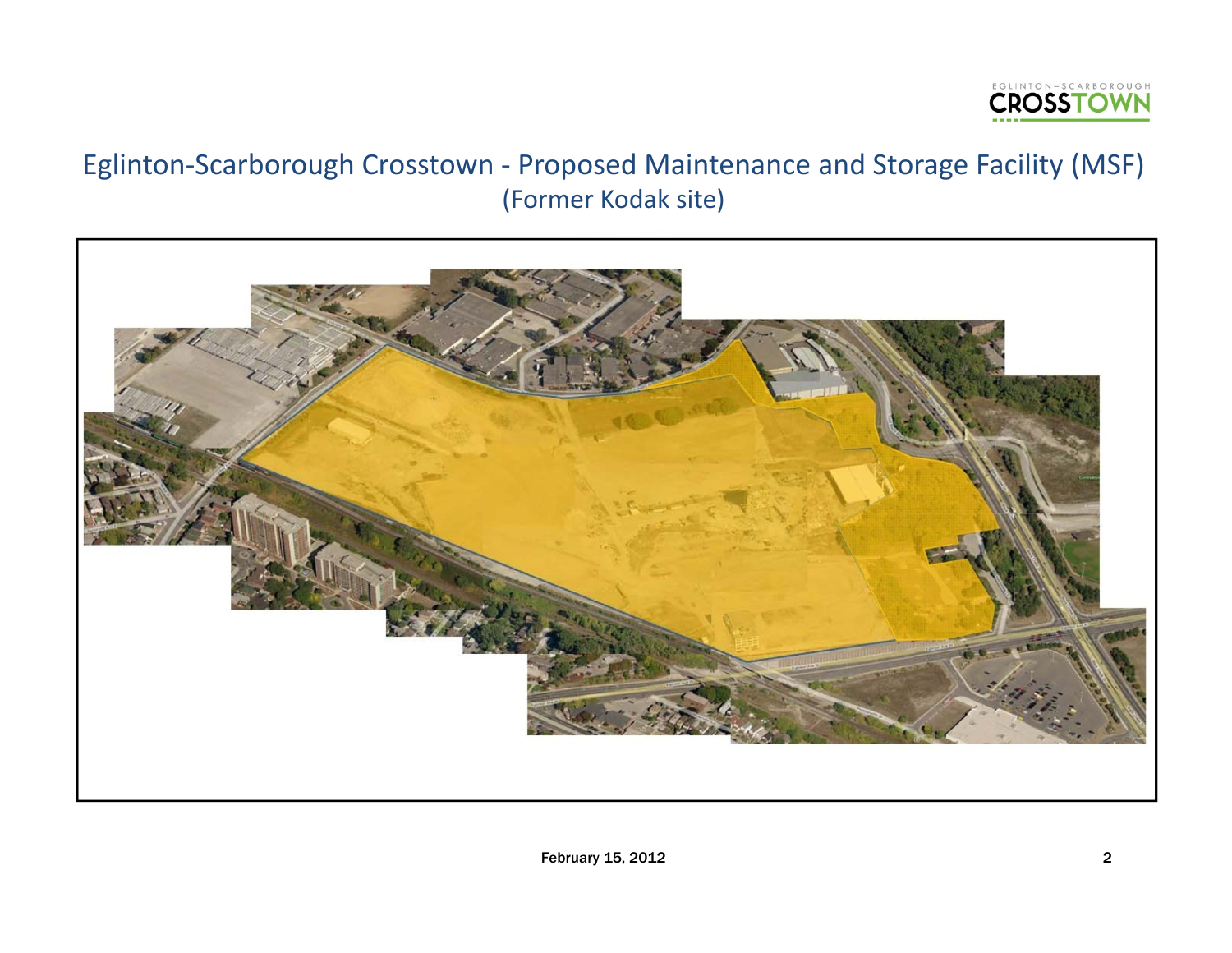

# Why the Kodak Site?

- The Crosstown LRT requires a primary storage and maintenance facility
- The Kodak site was identified in 2009 as it met the size and location criteria for the Crosstown
- The 57 acre site was acquired by Metrolinx for the MSF February 2012

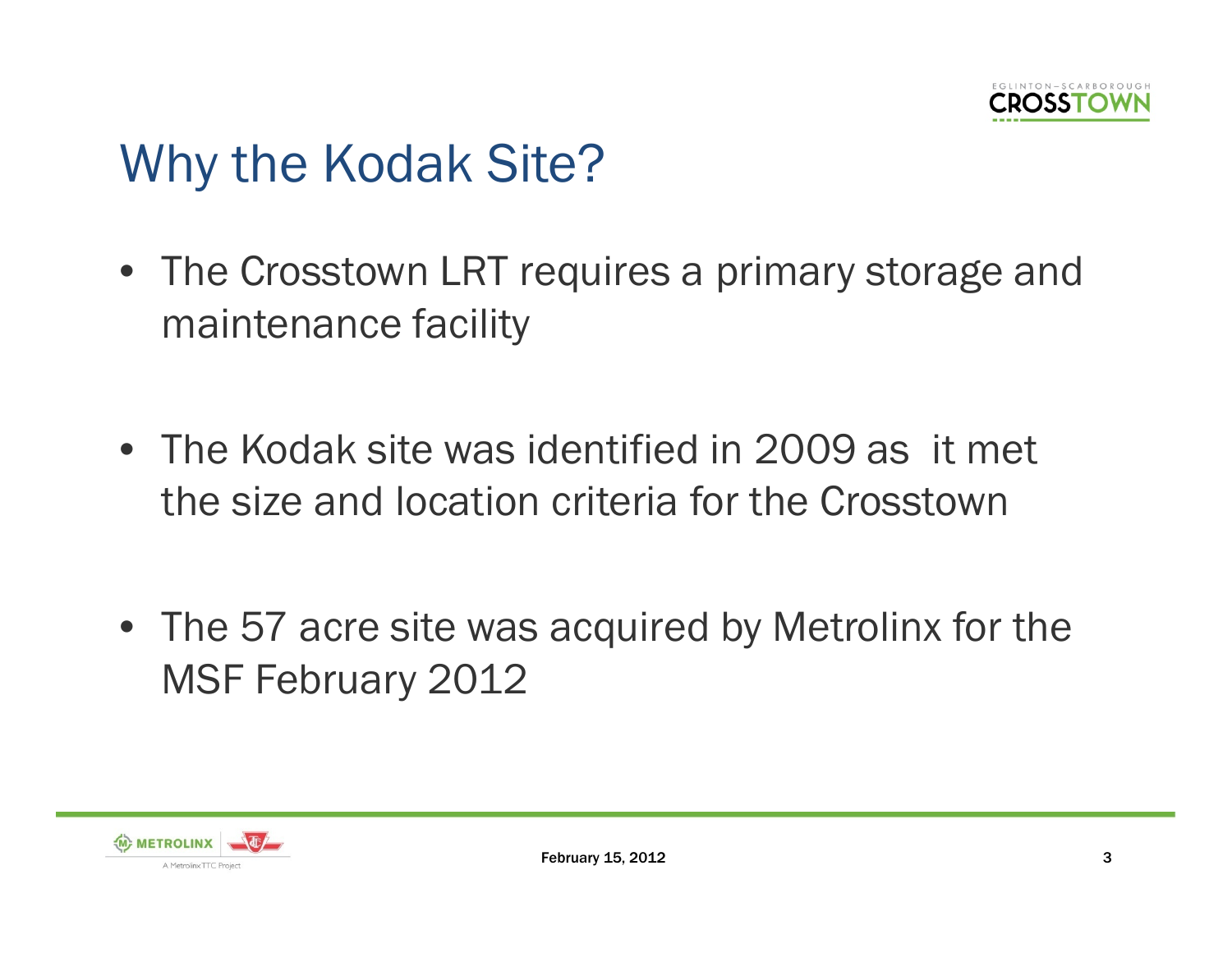

### What is a Maintenance and Storage Facility?

- Provides maintenance and storage for light rail vehicles
- Storage of LRVs overnight
	- Up to 165 vehicles at Eglinton MSF
- Daily cleaning and inspections — Vehicle washing
- Scheduled maintenance and repairs
- Heavy maintenance and vehicle overhaul

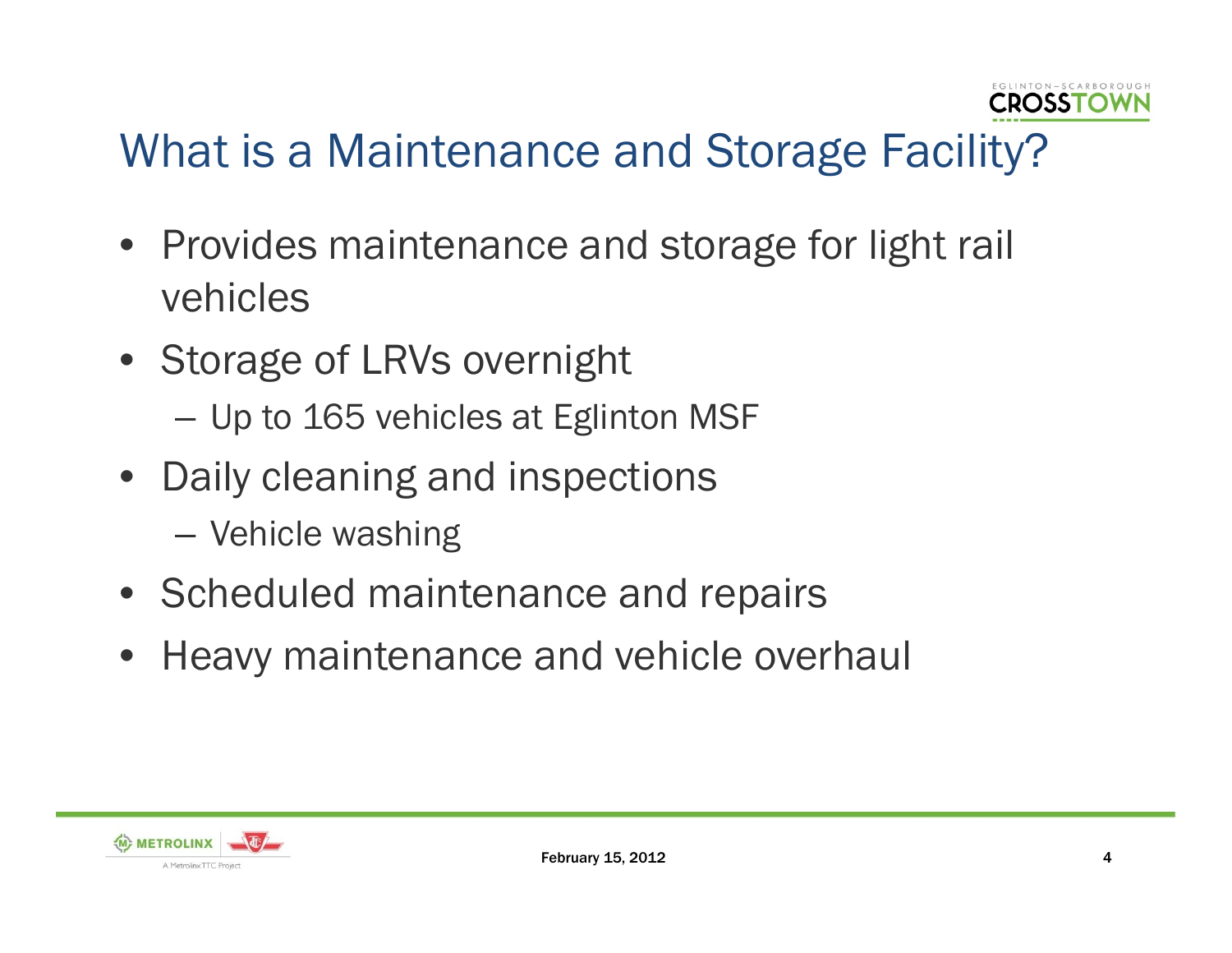

## Who does What?

- Metrolinx owns the site and will own the vehicles, track and other infrastructure
- TTC conducting the preliminary planning and establishing the technical requirements
- MSF schedule subject to review with new transit plan decisions and LRV delivery